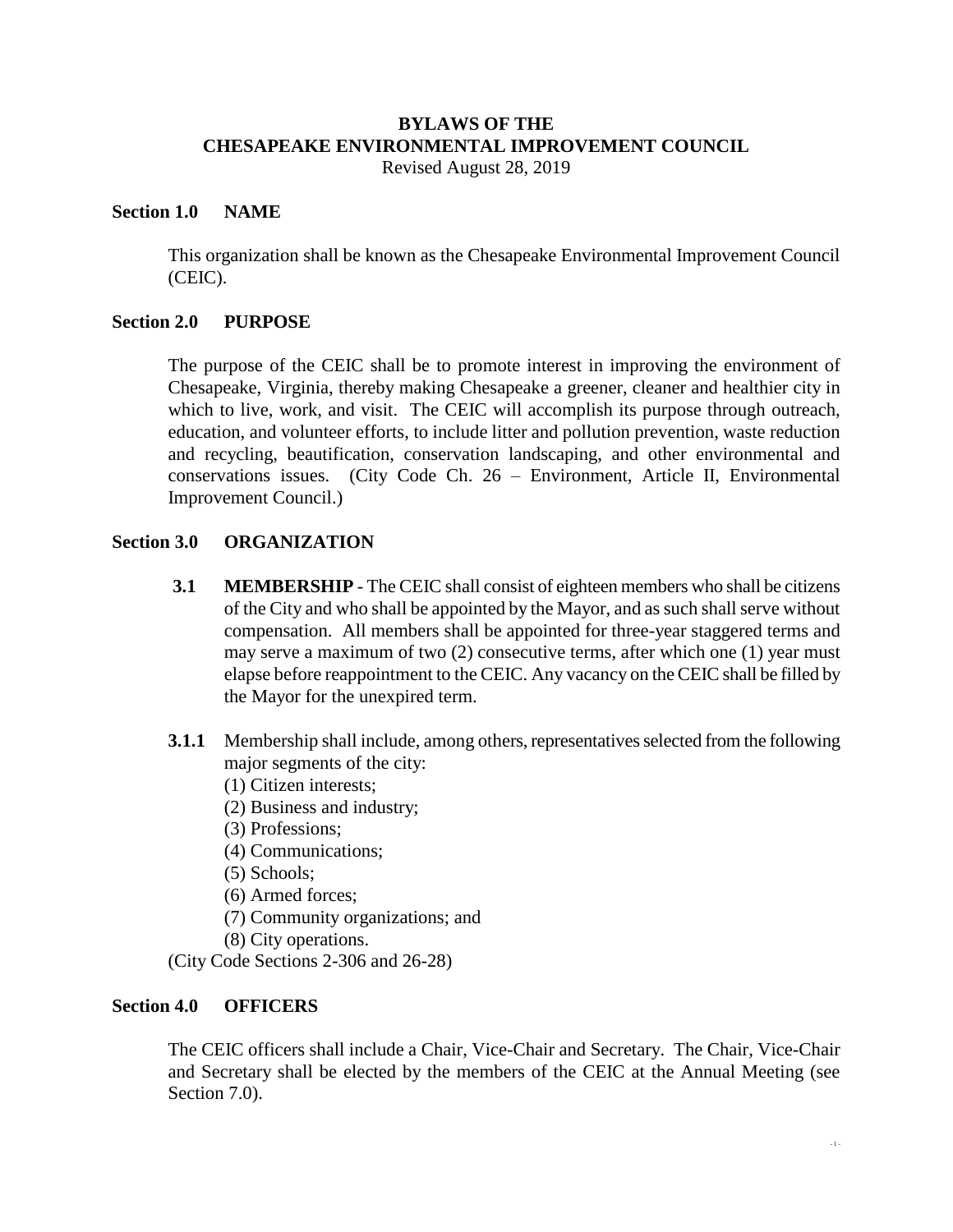## **4.1 DUTIES OF OFFICERS**

- **4.1.1 Chair** The Chair shall preside over all CEIC meetings; shall select all committee chairs and assign all remaining members to committees with the consent of the CEIC; and shall make such task assignments as are necessary to all members of the Executive Committee, comprised of the CEIC Chair, Vice-Chair, Secretary, and the Coordinator of Special Programs or designee. The Chair shall serve as an Ex Officio Member of all Committees, except the Nominating Committee. The Chair shall serve no more than three (3) consecutive terms in that office. Term of office shall be from July 1 thru June 30.
- **4.1.2 Vice-Chair** The Vice-Chair shall act in the absence of the Chair; shall serve on the Executive Committee; and shall ensure that all CEIC meetings are conducted in accordance with Roberts Rules of Order, Current Edition. If the Chair becomes unable to serve during his/her term, the Vice-Chair shall assume those responsibilities for the unexpired term and will, at that time, become responsible for future member and committee chair assignments. The Vice-Chair shall serve no more than three (3) consecutive terms in that office. Term of office shall be from July 1 thru June 30.
- **4.1.3 Secretary** The Secretary shall be responsible for keeping records of committee actions, including overseeing the taking of minutes at all meetings, social media management and outreach. The Secretary shall serve no more than three (3) consecutive terms in that office. Term of office shall be from July 1 thru June 30.

## **Section 5.0 COMMITTEES**

- **5.1 EXECUTIVE COMMITTEE –** The membership of the Executive Committee shall be the Chair, Vice-Chair, Secretary, and the Coordinator of Special Programs or designee.
- **5.1.1 STANDING COMMITTEES** Standing Committees of the CEIC shall be the Nominating Committee and the Tree Board Committee. The Chair shall appoint the members of the Standing Committees. The Chairs of the Standing Committees shall be appointed members of CEIC.
- **5.1.12 NOMINATING COMMITTEE** The CEIC Chair shall appoint a Nominating Committee of no less than three (3) members in April of each calendar year. The Nominating Committee shall seek candidates for the offices of Chair, Vice-Chair, and Secretary. The Nominating Committee will present the slate of nominated officers to the members of CEIC at the May meeting and elections will be held during the CEIC annual meeting in June. Additional nominations may be made from the floor during the election.
- **5.1.23 TREE BOARD COMMITTEE** The purpose of the Tree Board Committee is to enhance the quality of life in the City through stewardship of our urban forests and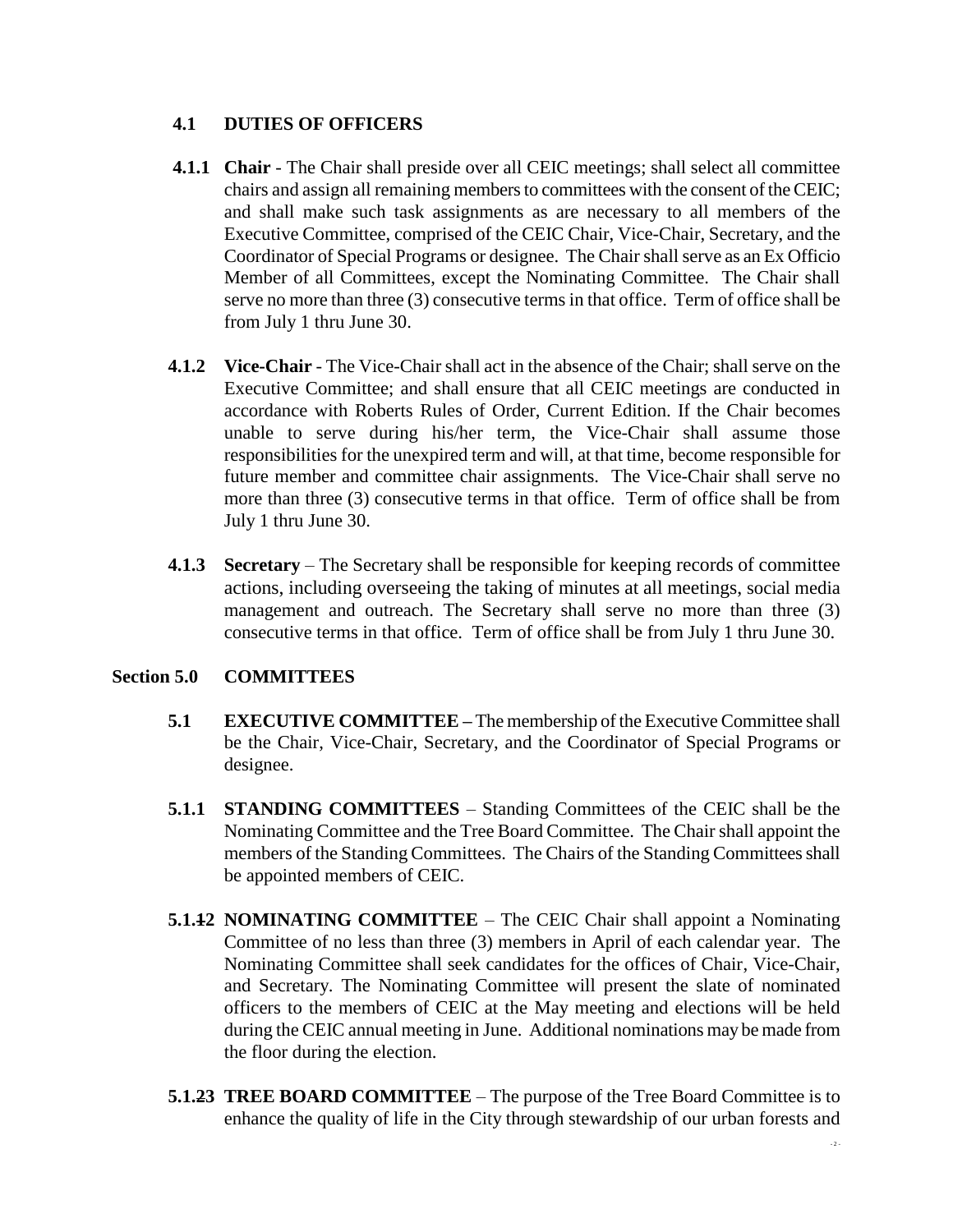community trees. The Tree Board Committee will provide reports to the members of CEIC at each meeting and offer suggestions or recommendations to the Mayor for ways to enhance the urban forests in the City as necessary and to be considered for further action on the part of the City.

**5.1.34 PROJECT COMMITTEES –** The Chair shall establish project committees as needed and shall appoint members to the project committees. Project committee Chairs shall be CEIC members.

#### **Section 6.0 VOTING**

**6.1 STANDARD** - Each member of the CEIC shall have one (1) vote. On all voting matters, a quorum must be present and a majority vote is necessary to carry the issue. (City Code Section 2-310)

#### **Section 7.0 MEETINGS**

- **7.1 REGULAR** The CEIC shall meet on the fourth Wednesday of every month (except July, November, and December) at a designated time and place, unless otherwise scheduled by the Chair.
- **7.2 ANNUAL MEETING** The CEIC shall have an Annual Meeting in June of each year, unless otherwise scheduled, for the purpose of electing officers and developing a twelve-month plan of action.
- **7.3 SPECIAL** The Chair may call special meetings as are necessary to carry out the business of the CEIC when at least one (1) week written or electronic notice of the meeting is given to all members. All committee chairs shall call meetings of their committees as necessary to conduct the business of those committees.
- **7.4 ATTENDANCE** Failure of an officer or member to attend at least seventy-five percent (75%) of the regularly scheduled meetings of the agency held within any calendar year shall automatically constitute cause for removal; provided, however, that the same requirements of notice and opportunity for hearing shall apply. (City Code Section 2-307)
- **7.5 REMOVAL -** Any officer or member may be removed for cause by formal vote of the city council, provided that such member first be given a written statement of the causes and an opportunity to be heard thereon. (City Code Section 2-307)
- **7.6 QUORUM -** A majority of the voting members including at least one (1) of the officers shall constitute a quorum for the transaction of business. It will be the responsibility of the Chair to determine that a quorum is present at the beginning of each meeting. (City Code Section 2-307)

## **Section 8.0 PARLIAMENTARY PROCEDURE**